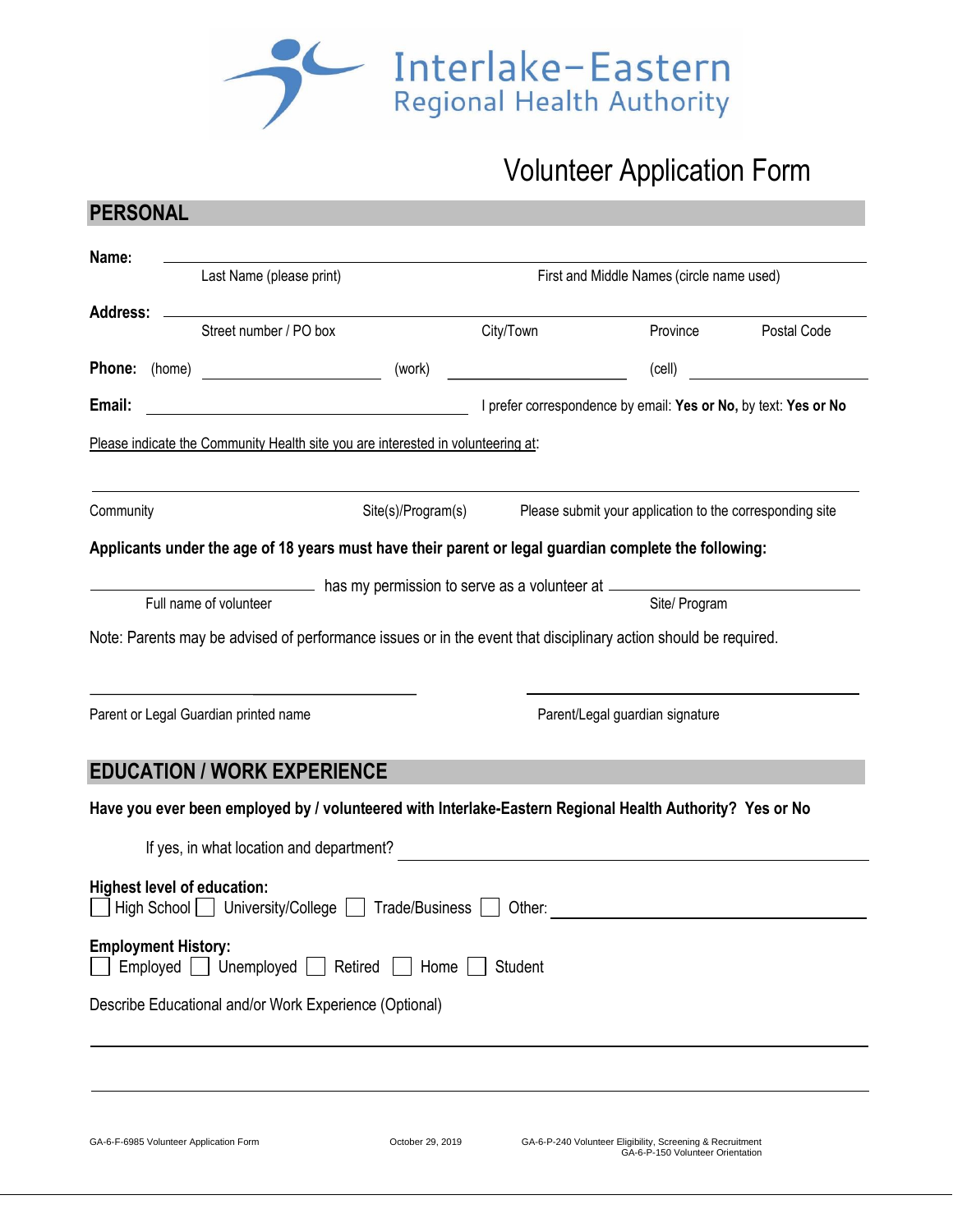# **OTHER SKILLS AND ABILITIES**

What skills and experience do you have to offer? (i.e. valid drivers license, languages spoken/read, experience with elderly, clerical, talent or musical abilities)

What is/are your reason for volunteering? (i.e. academic credit, employment experience, explore careers, help others, stay active & involved)

How did you find out about our volunteer program?

Please check  $(\vee)$  the time periods you are available to volunteer.

|           | Monday | uesdav | Wednesday | Thursdav | Friday | Saturday | Sundav |
|-----------|--------|--------|-----------|----------|--------|----------|--------|
| Morning   |        |        |           |          |        |          |        |
| Afternoon |        |        |           |          |        |          |        |
| Evening   |        |        |           |          |        |          |        |

Do you anticipate your commitment to volunteering will be:

Short Term (less than 3 months)  $\Box$  Intermediate (3 – 6 months)  $\Box$  Long Term (6 months or more)  $\Box$ 

# **HEALTH INFORMATION**

Are there any physical limitations or health problems which may affect your ability to perform as a volunteer and that you wish to have taken into consideration when determining a job placement?

Person to notify in an emergency: example and the relationship: Relationship:

Phone numbers: